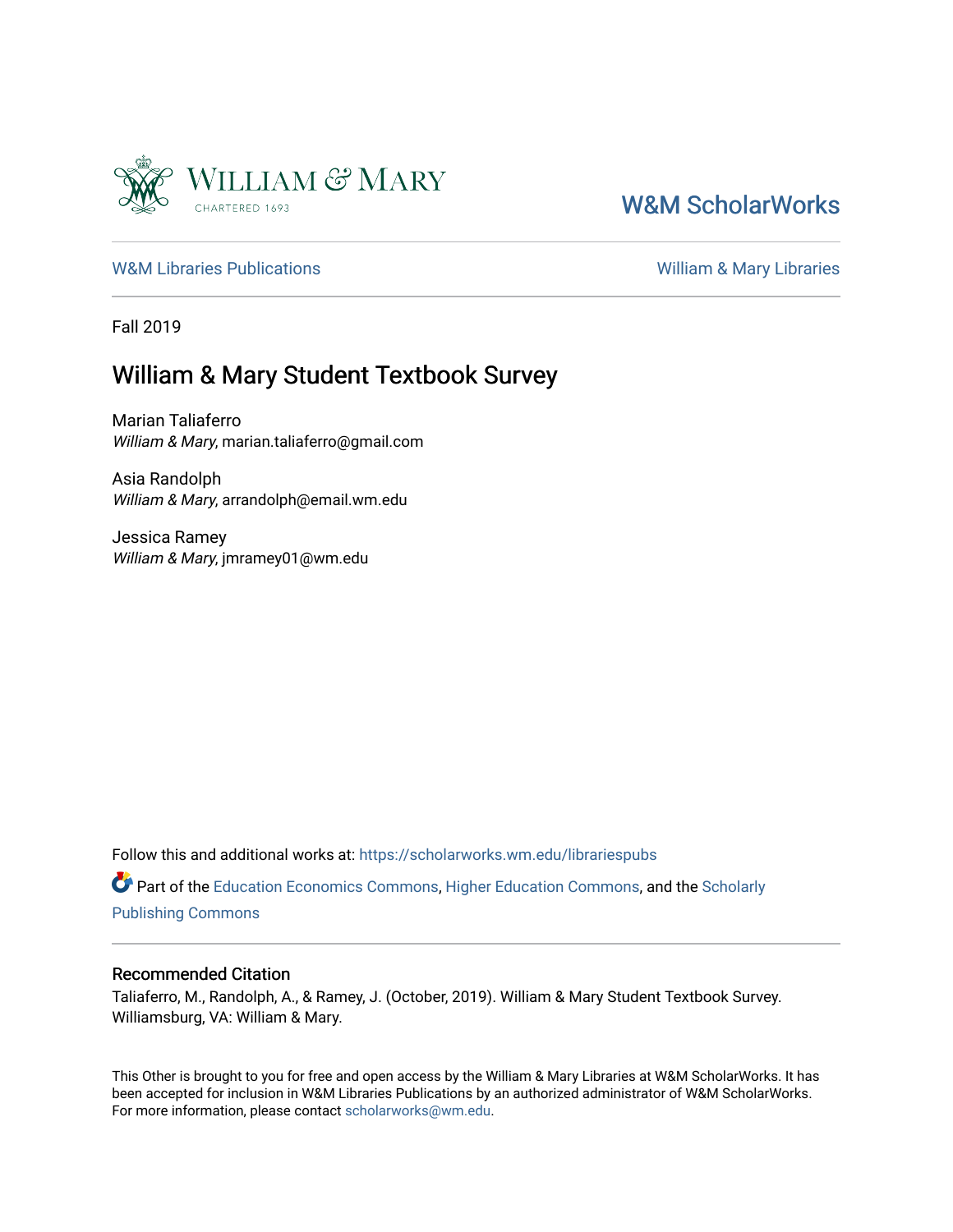# William & Mary Student Textbook Survey

### **Overview**

### **Mission**

To understand the textbook spending practices of W&M students so that the campus administrators have information useful for programs designed to increase course materials affordability.

- Objective 1: Understand current costs of textbooks for W&M students.
- Objective 2: Understand methods W&M students take to lower textbook costs.
- Objective 3: Understand potential impact of implementing cost saving measures.
- Objective 4: Understand options that W&M students might consider to lower the cost of textbooks.

### **Guiding Questions adapted from 2016 Florida Student Textbook Survey**

Question 1: How much do students spend on textbooks and other instructional materials? Question 2: How often do students buy textbooks that are not used?

Question 3: How are students affected by the cost of textbooks?

Question 4: What digital study aids do students perceive to be most beneficial to their grades?

Question 5: Comparing undergraduate and graduate students, what are the differences in the money spent on course materials, costs covered by financial aid, and the number of textbooks purchased but never used?

Question 6: What are the differences in the money spent on textbooks for students in different degree levels (e.g. Bachelor, master, doctoral)?

### **Distribution**

A survey will be administered in Fall 2019. The survey collects data on what students paid for their textbooks in Fall 2019. It also asks about student thoughts, preferences and behaviors associated with required textbooks which are assigned by their professors.

### **How Will Results Be Used?**

Results will be used to inform the university leadership on this issue and to assess options on ways to address the cost of textbooks at William & Mary.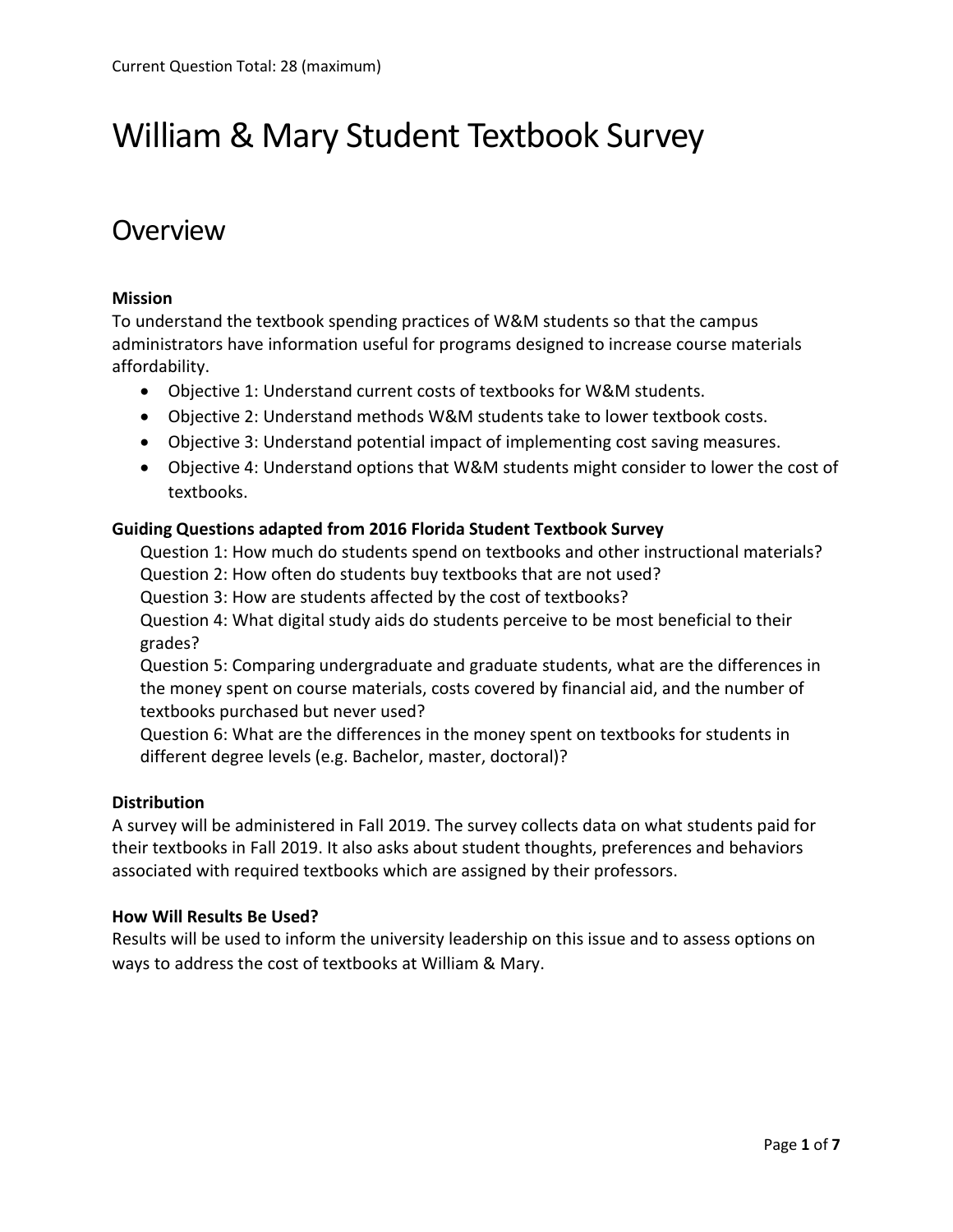# Survey Introduction

### **Purpose:**

W&M Libraries is leading an effort across campus to understand student course materials spending costs, practices and preferences so that campus administrators have information useful for programs designed to increase course materials affordability. To learn more about W&M's efforts in textbook affordability, go to <https://tinyurl.com/textafford>

Voluntary Participation: The survey is estimated to take 5-12 minutes to complete. Participation is voluntary and may be stopped at any time with no consequences or penalties.

Anticipated Risks: There are no known risks associated with participating in this survey.

Privacy and Confidentiality: Student responses will not be linked to individual students. The responses provided will not impact current or future standing at William & Mary. Anonymized data will be secured within a password protected database.

Benefits of Participation: There are no known benefits for participating in this study. Participation will contribute to research on textbook affordability at William & Mary.

Incentive for Participation: Students may enter a drawing to win a free W&M Libraries Textbook Affordability t-shirt. Winners will be selected at random and notified within two weeks of the conclusion of the survey.

For More Information, Contact:

Marian Taliaferro (Co-Principal Investigator)[, mgtaliaferro@wm.edu](mailto:mgtaliaferro@wm.edu) Asia R. Randolph (Co-Principal Investigator)[, arrandolph@wm.edu](mailto:arrandolph@wm.edu) Jessica Ramey (Co-Principal Investigator)[, jmramey01@wm.edu](mailto:jmramey01@wm.edu)

You may notify, anonymously if you wish, Dr. Jennifer Stevens, Chair of the PHSC at 757-221-3862 [\(jastev@wm.edu\)](mailto:jastev@wm.edu) if any issues arise during this study.

#### **Participation Requirements**:

Must be 18 or older. Must be a current William & Mary student.

Please select whether you agree to participate:

- Yes, I consent to participate in this study.
- No, I do not consent to participate in this study. (This will send them to a thank you page)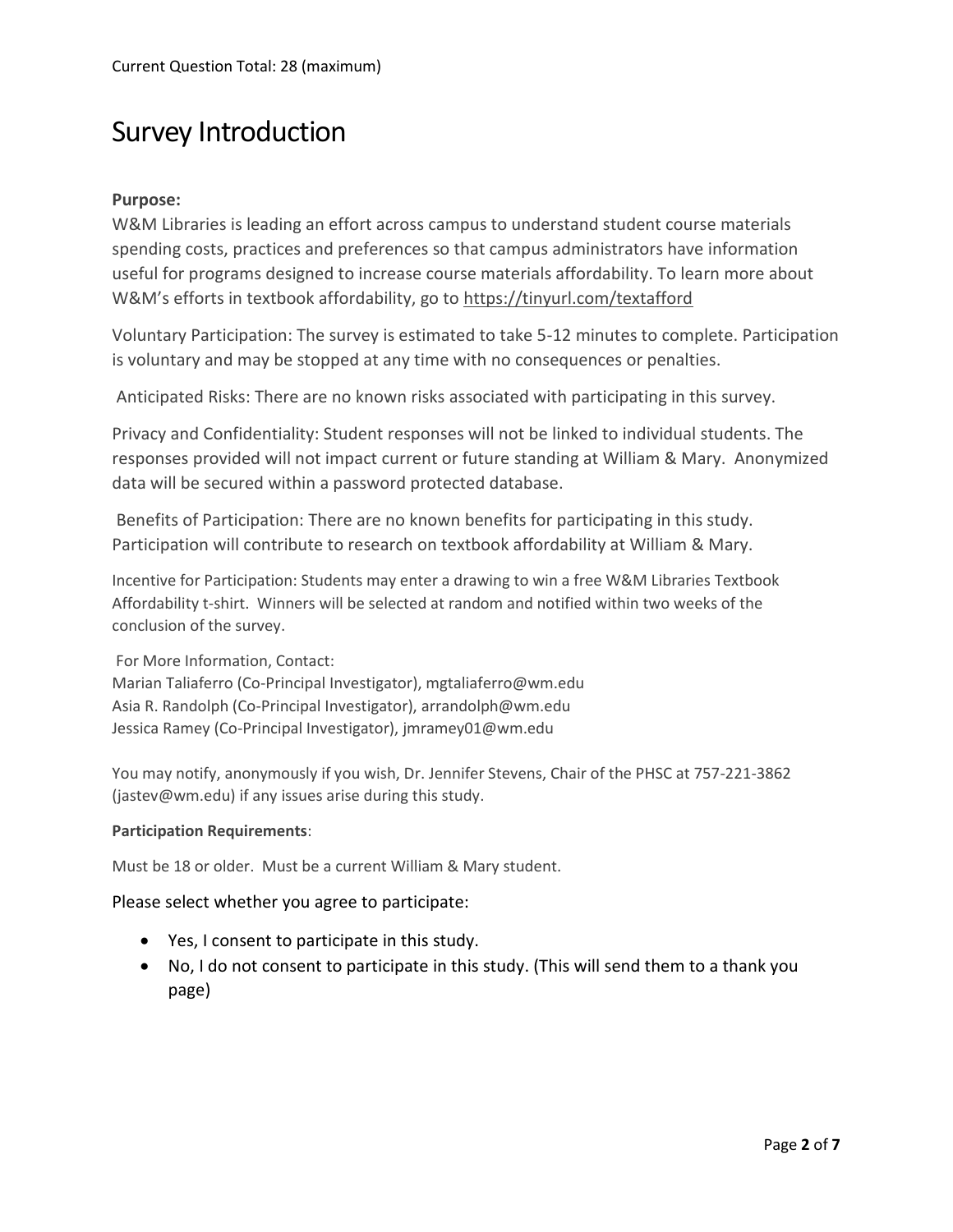# Survey Questions

### **Section: Fall 2019**

- 1. How much did your required textbooks cost for the Fall 2019 semester?
	- a) \$0-100
	- b) \$101-200
	- c) \$201-300
	- d) \$301-400
	- e) \$401-500
	- f) \$501-600
	- g) \$601 or more
	- h) Other (please specify)
- 2. How much did you spend on required textbooks for the Fall 2019 semester?
	- a) \$0-100
	- b) \$101-200
	- c) \$201-300
	- d) \$301-400
	- e) \$401-500
	- f) \$501-600
	- g) \$601 or more
	- h) Other (please specify)
- 3. Excluding textbooks, how much did your required course materials for the Fall 2019 semester cost? *(Required course materials may include: lab materials, art supplies, handbooks, guides, course packets, and other print or digital learning materials)*
	- a) \$0-100
	- b) \$101-200
	- c) \$201-300
	- d) \$301-400
	- e) \$401-500
	- f) \$501-600
	- g) \$601 or more
	- h) Other (please specify)
- 4. Excluding textbooks, how much did you spend on required course materials for the Fall 2019 semester?
	- a) \$0-100
	- b) \$101-200
	- c) \$201-300
	- d) \$301-400
	- e) \$401-500
	- f) \$501-600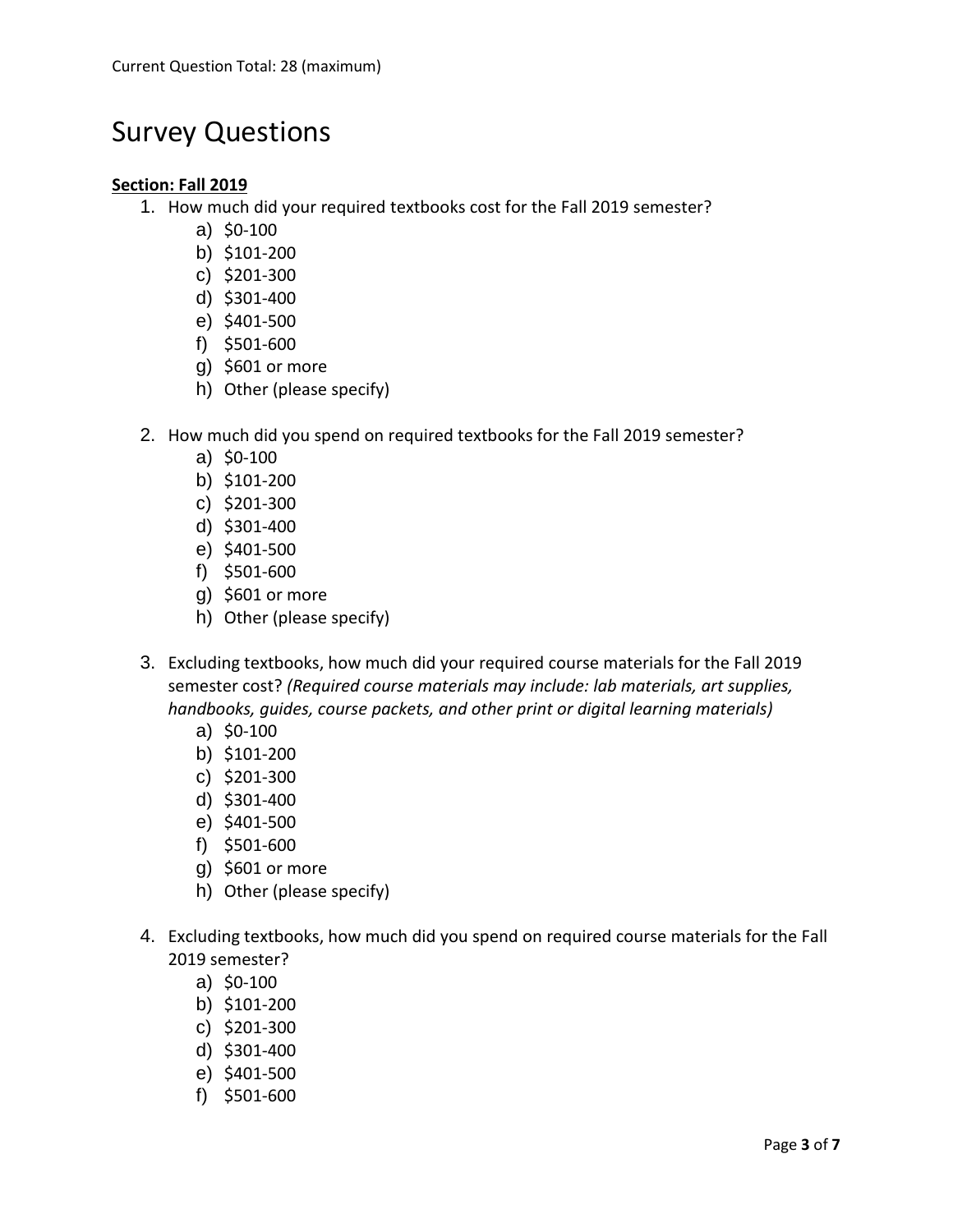- g) \$601 or more
- h) Other (please specify)
- 5. What percentage of your required textbook and course materials are covered by financial aid for the Fall 2019 semester?
	- a) I do not receive financial aid
	- b) None
	- c) Less than 25%
	- d) 26% to 50%
	- e) 51% to 75%
	- f) 76% to 99%
	- g) All of my costs
	- h) Other (please specify)

### **Section: Spending**

- 6. In the past year (Fall 2019 and Spring 2019), how often did you purchase required textbooks and course materials?
	- a. Always (More than 80% of the time)
	- b. Mostly (51- 80% of the time)
	- c. Sometimes (21- 50 % of the time)
	- d. Rarely (1- 20% of the time)
	- e. Never
	- f. Not applicable
- 7. What measures have you taken to reduce your required textbook costs? Check all that apply.
	- o I do not attempt to reduce textbook costs
	- o Buy lifetime access to a digital version of a textbook
	- o Buy textbooks from a source other than the campus bookstore
	- o Buy used copies from the campus bookstore
	- o Check out the textbook from the library
	- o Download textbook from the Internet
	- o Rent digital textbooks
	- o Rent only the digital textbook chapters needed for the course
	- o Rent printed textbooks
	- o Request book through Interlibrary Loan (ILL)
	- o Sell used textbooks
	- o Share books with classmates
	- $\circ$  Use a reserve copy from the library
	- o Other (please specify)
- 8. Would you rent one or more of your required textbooks if it saved you money? (Show logic if no "rent" option was selected for #7)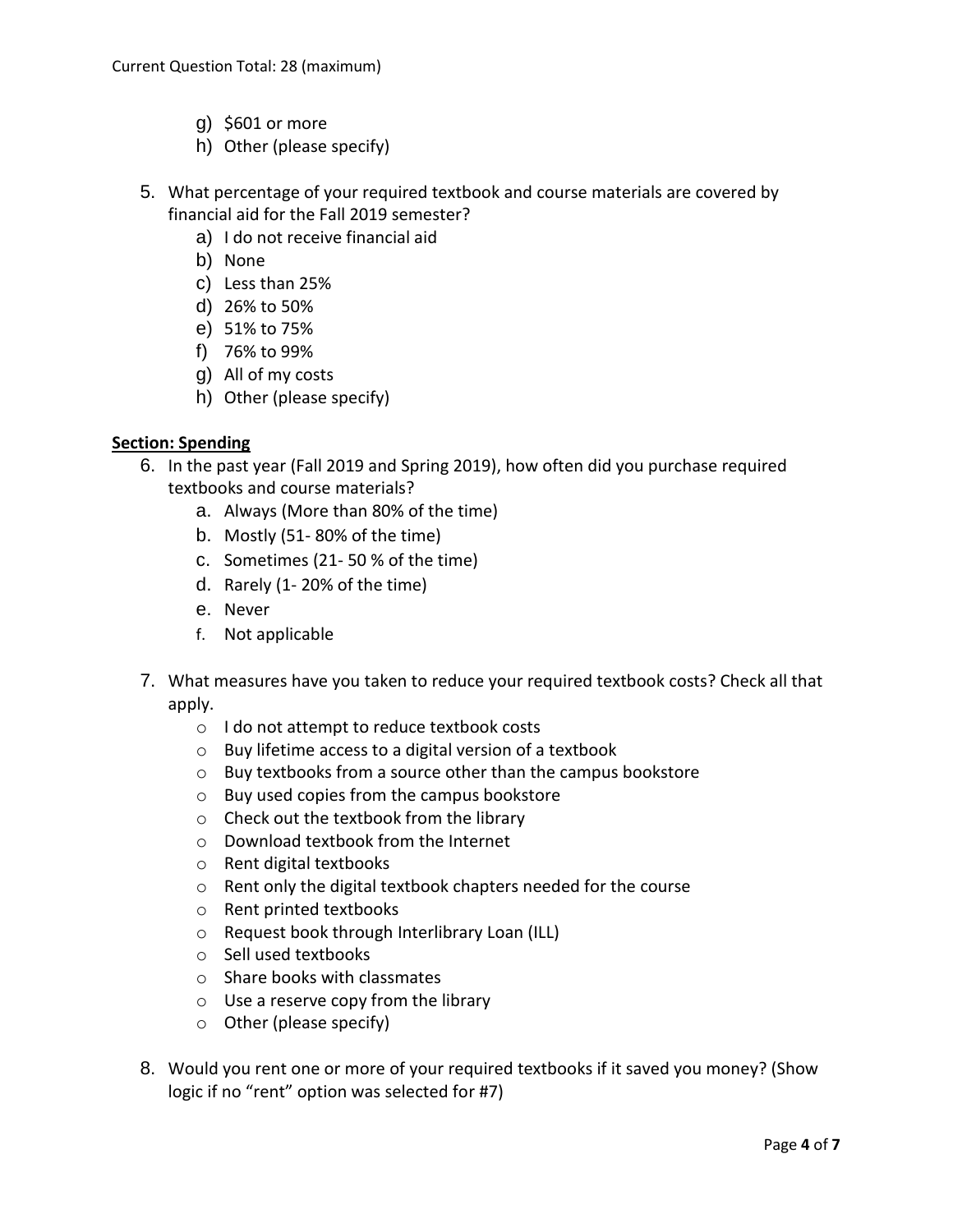- a) Yes, either printed or digital
- b) Yes, only if printed
- c) Yes, only if digital
- d) No
- e) Maybe
- 9. In your time at William & Mary, what percentage of required textbooks have you actually used for the classes for which they were assigned?
	- a) Most (More than 80%)
	- b) Many (51- 80%)
	- c) Some (21- 50%)
	- d) A few (1- 20%)
	- e) None I have not used any of my required textbooks.

10.In your academic career, has the cost of required textbooks caused you to:

- o Take fewer courses
- o Not register for a specific course
- o Drop a course
- o Withdraw from a course
- o Earn a poor grade because I could not afford to buy the textbook
- o Fail a course because I could not afford to buy the textbook
- o Not purchase the required textbook
- o Choose a different major
- o Other (Please specify)
- o Not Applicable

### **Section: Format Preferences**

- 11.What is your preference for accessing required textbooks?
	- a) Prefer a physical hard copy
	- b) Prefer e-book or digital copy
	- c) I do not have a preference
	- d) Other (please specify)
- 12.What is your preference for accessing optional textbooks?
	- a) Prefer a physical hard copy
	- b) Prefer e-book or digital copy
	- c) I do not have a preference
	- d) Other (please specify)
- 13.Select the top three study aids you find to be most useful to support your learning:
	- o Interactive practice questions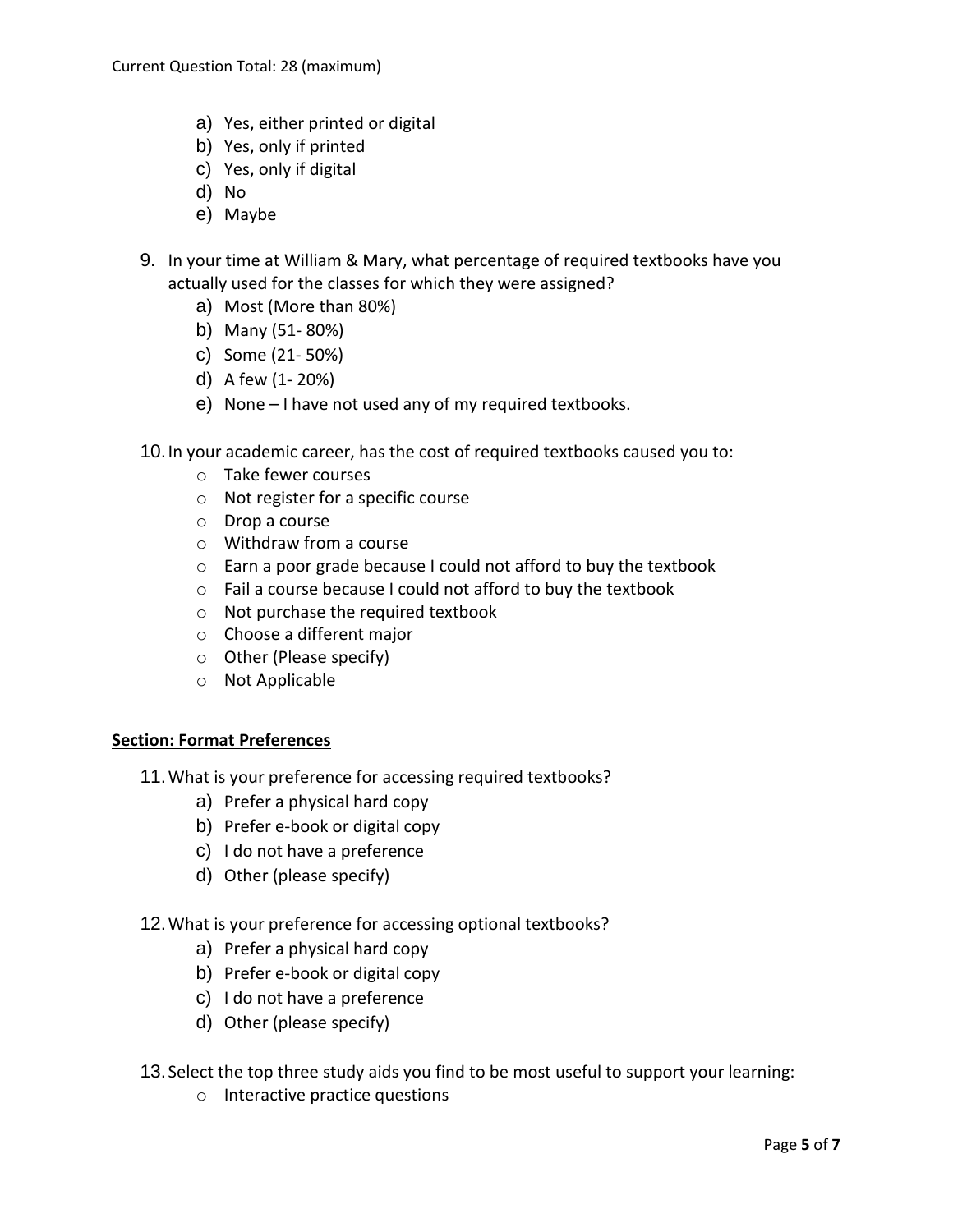- o Online Flash cards
- o PowerPoint slide shows
- o Video
- o Audio
- o Study App
- o Other (please specify)
- o Not Applicable
- 14.Which source for digital study aids do you prefer? (Show logic for #13 if "Not Applicable" is not selected)
	- a) E-book Textbook
	- b) Free Online Resource (e.g. YouTube, Khan Academy, etc.)
	- c) I do not have a preference
	- d) Other (please specify)
- 15.If W&M partnered with the W&M bookstore to provide all of your textbooks by the first day of class, would you be willing to be charged a fee for all of these textbooks?
	- a) Yes
	- b) No
	- c) Maybe
	- d) Not applicable
- 16.What fee would be reasonable to pay per semester for this service (for all of your textbooks)? (open response)
- 17.What questions do you have about such a textbook service? (open response)
- 18.What ideas do you have to address the issue of textbook affordability at William & Mary? (open response)

### **Section: Demographic Questions**

- 19.What degree are you seeking?
	- a) Bachelor's
	- b) Master's
	- c) Doctorate
	- d) Other (please specify)
	- e) Not applicable
- 20.What is your enrollment status?
	- a) Full-time
	- b) Part-time